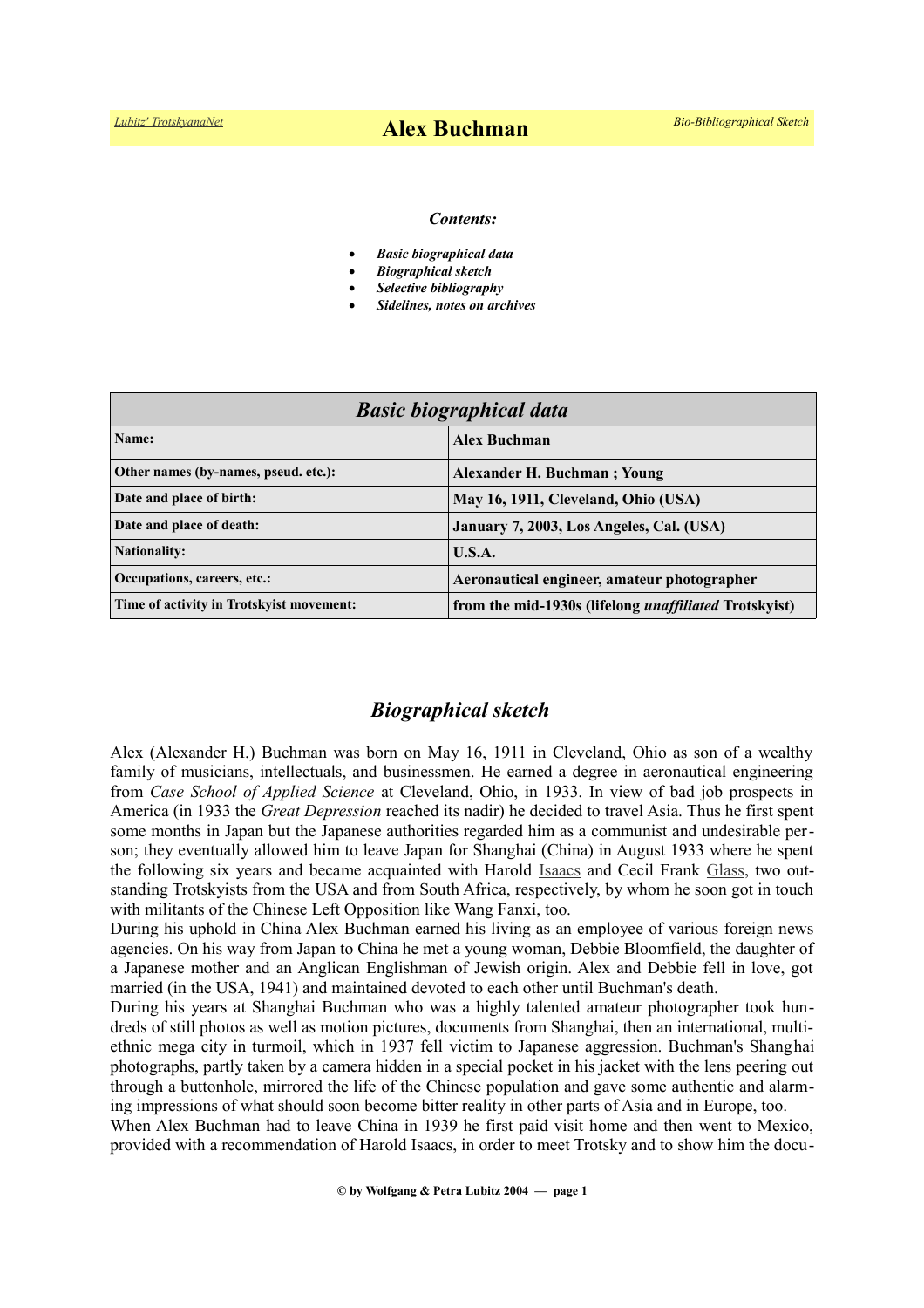mentary photographs and films from the Sino-Japanese war. He was warmly welcomed at Coyoacán where he spent some five months, from autumn 1939 till April 1940, in the fortress-like old villa with the Trotskys and with some American, German and French comrades serving as secretaries and/or bodyguards<sup>[1](#page-1-0)</sup>. Buchman served as a guard, too, and besides this he was charged with the improvement of the technical/electrical security system. Participating in the everyday life at Coyoacán, Buchman with his Leica and with his 8mm Bell and Howell camera took several hundred black and white and some colour pictures of Trotsky, his family, friends, visitors and of other people in or around the house and he took some 55 minutes of motion pictures, too [see also the paragraph *Sidelights* below]. When he left Coyoacán returning to the United States, Robert Sheldon [Harte](https://en.wikipedia.org/wiki/Robert_Sheldon_Harte) (1915-1940)<sup>[2](#page-1-1)</sup> replaced him as guard.

From 1942 to his retirement in 1976 Buchman was employed with *Rockwell International* as an aeronautical engineer. It was only in the 1980s that some people became aware of Buchman and his ex-traordinary photograph and film collection, thus for instance Suzi Weissman<sup>[3](#page-1-2)</sup> with whom he developed a true friendship. Together with her, Buchman for example travelled to Mexico again in order to participate in a gathering on the occasion of the  $50<sup>th</sup>$  anniversary of Trotsky's arrival there.

Since the 1930s Buchman who never was officially affiliated to any Trotskyist party or group, regarded himself as a socialist and never gave up admiring Trotsky. He maintained (or renewed) friendly and close relations to many (ex-)Trotskyist veterans and with some of them he had a lively correspondence, as for example [Wang Fanxi](https://en.wikipedia.org/wiki/Wang_Fanxi) (1907-2002), Baruch [Hirson](https://www.trotskyana.net/Trotskyists/Bio-Bibliographies/bio-bibl_hirson.pdf) (1921-1986), Albert [Glotzer](https://en.wikipedia.org/wiki/Albert_Glotzer) (1908-1999), Esteban (Sieva, Vsevolod) [Volkov,](https://de.wikipedia.org/wiki/Esteban_Volkov) Harold [Isaacs](https://en.wikipedia.org/wiki/Harold_Isaacs) (1910-1986), Cecil Frank [Glass](https://www.trotskyana.net/Trotskyists/Bio-Bibliographies/bio-bibl_glass.pdf) (1901- 1988), Jake [Cooper](https://en.wikipedia.org/wiki/Jake_Cooper) (1916-1990), George [Novack](https://www.trotskyana.net/Trotskyists/Bio-Bibliographies/bio-bibl_Novack.pdf) (1905-1992), Joseph [Hansen](https://www.trotskyana.net/Trotskyists/Bio-Bibliographies/bio-bibl_hansen_j.pdf) (1910-1979).

After he had slipped and fractured his hip, Alex Buchman died from cardiac insufficiency in Los Angeles, Cal., on January 7, 2003, leaving behind his beloved wife Debbie and his son David.

At the end of our short survey we should like to quote from a fine biographical sketch of Buchman written by Suzi Weissman on which our miscellany is chiefly based:

"Alex was loyal, critical, and caring. He was like a father, comrade, friend, mentor, and fan, all rolled into one. He was also a gentleman, a *caballero* in the finest sense of the word, generous to a fault, giving of himself when he shouldn't. [...] Like the best of his generation, Alex was clear-sighted, committed, and elegant. His honesty and integrity forced him early in his life to choose sides in the class struggle. His weapon of choice against an inhuman system of exploitation turned out to be a camera, his legacy the photographic record he left for future generations. It is the artist's eye behind the lens, his sensibility and generosity that will be so sorelymissed". 4

<span id="page-1-0"></span><sup>1)</sup> The other men doing service as Trotsky's guards and/or [secretaries](https://www.trotskyana.net/Leon_Trotsky/Pseudonyms/trotsky_pseudonyms.html#secretaries) at the time of Buchman's uphold at Coyoacán were Otto [Schüssler](https://www.trotskyana.net/Trotskyists/Bio-Bibliographies/bio-bibl_schuessler.pdf) (1905-1982), Joseph [Hansen](http://www.trotskyana.net/Trotskyists/Bio-Bibliographies/bio-bibl_hansen_j.pdf) (1910-1979), Charles [Cornell](https://www.trotskyana.net/Trotskyists/Bio-Bibliographies/bio-bibl_cornell.pdf) (1911-1989), Walter Rork (Ketley) (1917?-1990?), and Jean [Van](https://www.trotskyana.net/Trotskyists/Bio-Bibliographies/bio-bibl_vanheijenoort.pdf) [Heijenoort](https://www.trotskyana.net/Trotskyists/Bio-Bibliographies/bio-bibl_vanheijenoort.pdf) (1912-1986).

<span id="page-1-1"></span><sup>2)</sup> R.S. Harte (1915-1940) was involved in the machine-gun assault of May 1940 by a Stalinist gang led by Mexican painter Siqueiros; however, Harte was kidnapped and murdered and it was only in the 1990s that it was eventually revealed that he was a Stalinist agent.

<span id="page-1-2"></span><sup>3)</sup> Suzi (Susan) Weissman (b. 1949) is a Professor of Politics at *St. Mary's College of California*, a writer (e.g. on Victor Serge and on Soviet/Russian issues) and broadcast journalist. She is affiliated to *Solidarity*, a Trotskyist current in the USA, and a member of the editorial boards of journals like for example *Critique* and *Against the Current.*

<span id="page-1-3"></span><sup>4)</sup> Weissman, Suzi: Alex Buchman, the last survivor of Trotsky, in: *Critique : journal of socialist theory* (Glasgow), 2004 (35), pp. 161-162.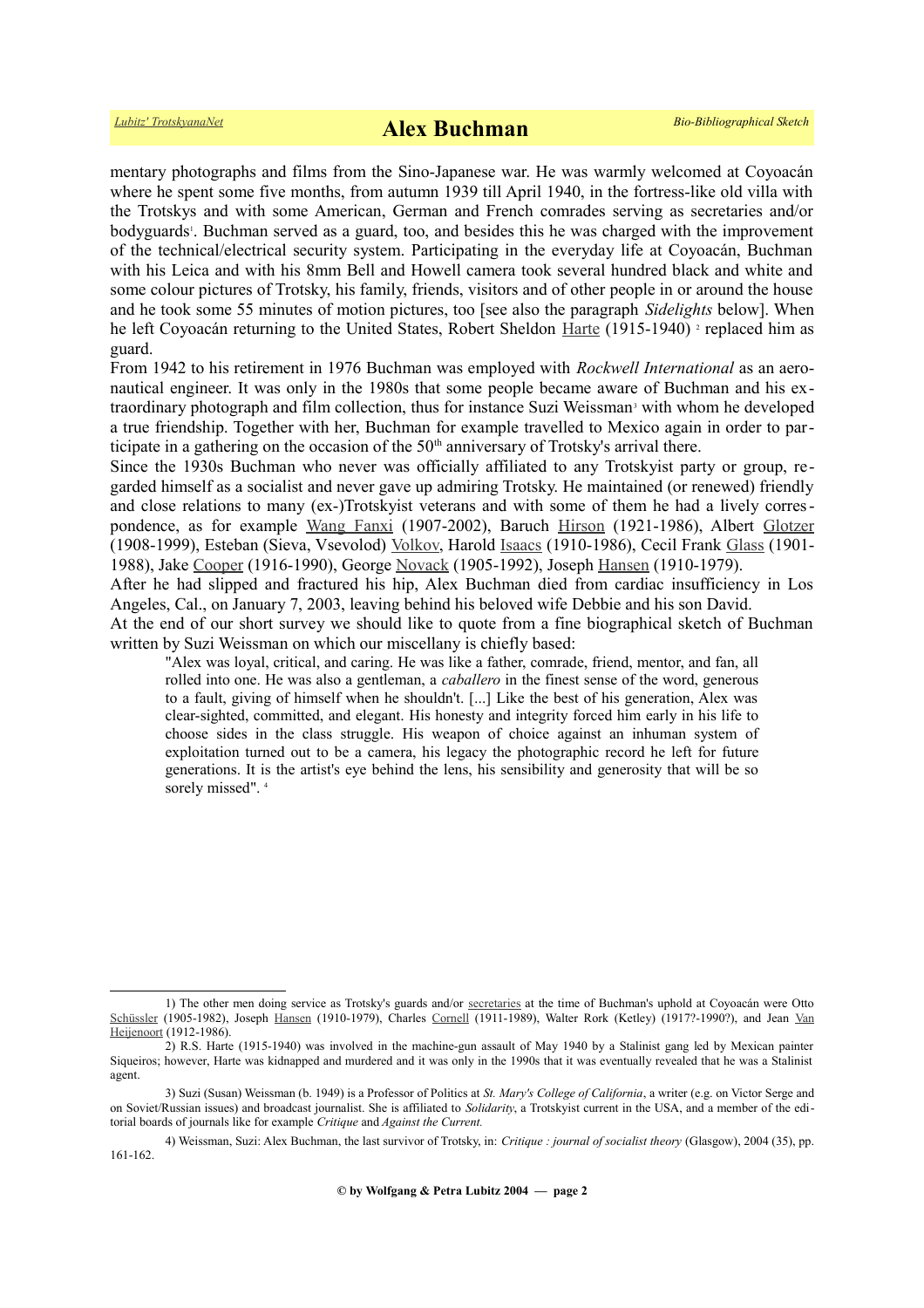*[Lubitz' TrotskyanaNet](https://www.trotskyana.net/)* **Alex Buchman** *Bio-Bibliographical Sketch*

# *Selective bibliography* [5](#page-2-0)

### *Books dedicated to Buchman:*

Hirson, Baruch: The restless revolutionary : Frank Glass. - London : Porcupine Pr., [2004]. - XVI, 251, [8] pp.

### *Literature about Buchman:*

[Anon.]: [Alex Buchman.](https://en.wikipedia.org/wiki/Alex_Buchman) [Biographical sketch, Wikipedia article]

Brodie, John: Say "cheese", comrade Trotsky, in: *GQ*, 72.2001 (11), pp. 219-223. [Biographical sketch]

- Patenaude, Bertrand M.: Trotsky in exile : rare images of the aging revolutionary in his walled refuge, as his life ticked down, in: *Hoover Digest,* 2010 (2), pp. 174-181. [About Alex Buchman and his photographs and films documenting Trotsky's life in Mexican exile]
- Weissman, Susan: Alex Buchman, the last survivor of Trotsky / Suzi Weissman, in: *Critique : journal of socialist theory*, 2004 (35), pp. 151-162. [Obituary]
- Weissman, Susan: Alex Buchman, 1911-2003 : photographer from Shanghai to Coyoacán / Suzi Weissman, in: *Against the Current* <TSB 0014>, n.s. 18.2003 (2=104), pp. 41-43. [Obituary]
- Weissman, Susan: Alex Buchman (1911-2003) / diesem Text liegt ein weitaus umfangreicherer Artikel von Suzi Weissman zugrunde ... Übers. und bearb. von Friedrich Dorn, in: *Inprekorr : internationale Pressekorrespondenz der IV. Internationale* <TSB 0654>, 2003 (384/385), p. 47. [Obituary]
- Weissman, Susan: Alex Buchman (1911-2003) / trad.: Francisco T. Sabrino, in: *Herramienta : revista de debate y crítica marxista*, 2003 (22). [Obituary]

# *Sidelines, notes on archives*

— The pictures and films that Buchman shot of Trotsky at Coyoacán are the best of his photographic work. A good deal of them have been published in books about Trotsky or as posters (often without reference to Buchman) and some have been displayed on the occasion of exhibitions, political gatherings and so on. It was Tariq [Ali](https://en.wikipedia.org/wiki/Tariq_Ali), renowned writer and film maker from Pakistani origin, who produced a noteworthy film on the occasion of the 50th anniversary of Trotsky's assassination which was titled *Trotsky's home movies* and aired by British TV in August 1990. This fine documentary made extensive use of Buchman's film sequences shot in 1939/40 thus de picting an impressive record of Trotsky and his entourage during the last months before his death and showing the 60 years old revolutionary leader and Stalin's arch-foe in his everyday life, at home, fishing, on picnics with friends and visitors etc. Buchman's films and photographs from Coyoacán also show Trotsky's wife Natal'ia Sedova, his grandson Sieva (Vsevolod) Volkov, guards, secretaries etc.

— Together with Mark Sharon, another Trotskyist veteran, Buchman was interviewed in a film featuring the life of Trotsky murderer Ramón [Mercader,](https://en.wikipedia.org/wiki/Ram%C3%B3n_Mercader) *Asaltar los cielos (Assault the heavens)* which was produced in 1996 and awarded film prizes in Germany (at the annual *Berlinale* film festival) and Spain.

— By the way, Buchman's name should not be confused with another *Alex Buchman*, editor of *A night in the barracks : authentic accounts of sex in the armed forced*, New York, NY, 2001.

— The *[Hoover Institution Archives](https://www.trotskyana.net/Research_facilities/PublicArchives_America/publicarchives_america.html#hoover)* at Stanford University (Stanford, Cal.) is the repository of the archival collection *[Alexander H. Buchman Papers, 1927-1989](http://www.oac.cdlib.org/findaid/ark:/13030/tf6199n7s5/)*, chiefly consisting of 1 folder, 100 envelopes, 5 motion picture film reels, 2 videotape cassettes, 14 slides and 6 phonotape cassettes; it is open for research.

<span id="page-2-0"></span><sup>5)</sup> TSB item numbers (e.g. <TSB 0716>) refer to Lubitz' *Trotskyist Serials Bibliography*, München [etc.] : Saur, 1993, which is out of print but [available as PDF file](https://www.trotskyana.net/LubitzBibliographies/Serials_Bibliography/serials_bibliography.htm#PDF) within the framework of the *Lubitz' TrotskyanaNet* website. In TSB you can find detailed descriptions concerning the respective Trotskyist journals, newsletters, bulletins and the like.